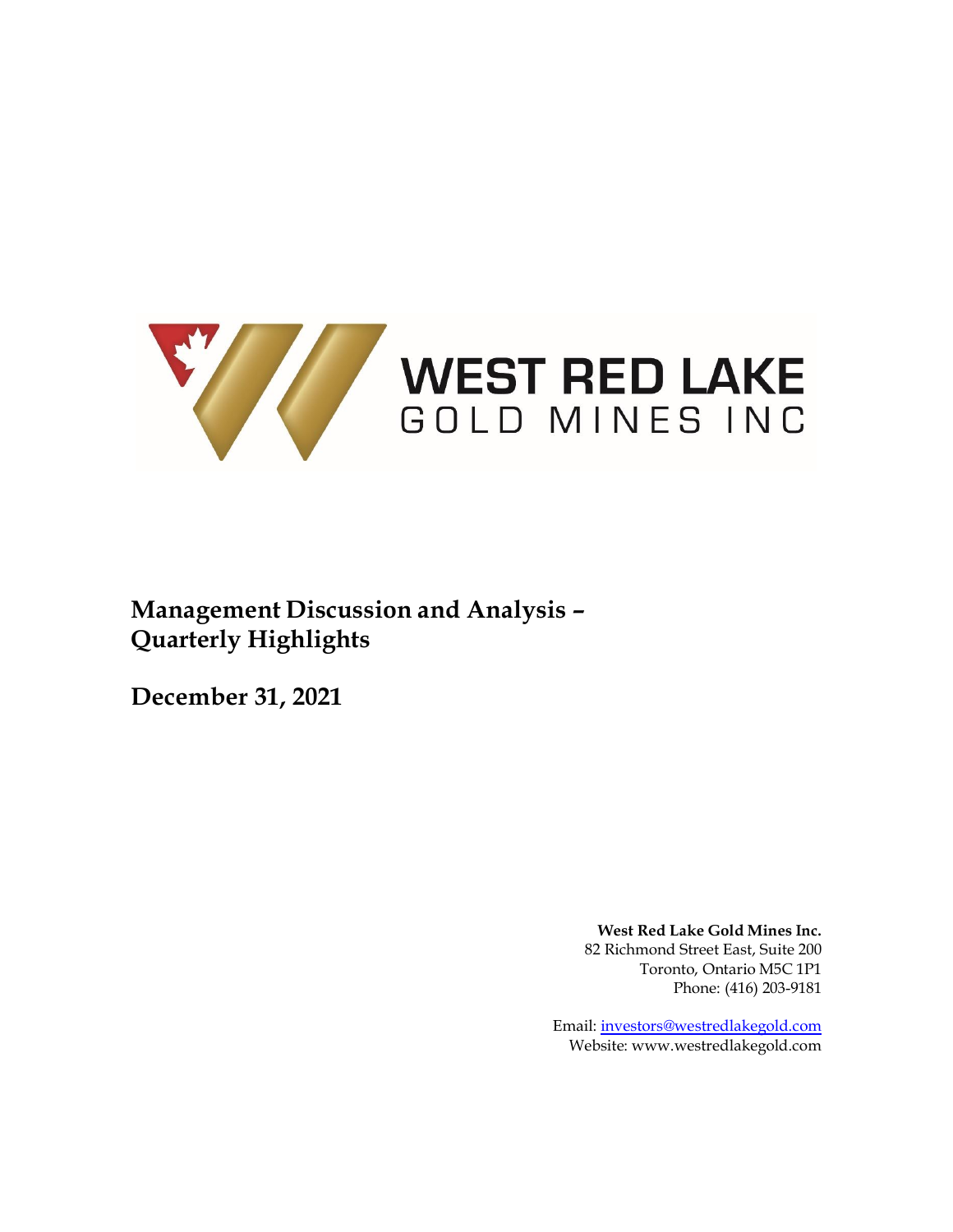#### **WEST RED LAKE GOLD MINES INC.**

#### MANAGEMENT DISCUSSION & ANALYSIS – QUARTERLY HIGHLIGHTS

#### **December 31, 2021**

This Management Discussion and Analysis ("MD&A") of West Red Lake Gold Mines Inc. ("West Red Lake *Gold", "RLG" or the "Company") is dated February 15, 2022. This MD&A has been prepared to provide material updates to the business operations, liquidity and capital resources of the Company since its last management discussion & analysis, being the Management Discussion & Analysis ("Annual MD&A") for the fiscal year ended September 30, 2021. This MD&A does not provide a general update to the Annual MD&A, or reflect any non-material events since the date of the Annual MD&A. The Board of Directors carries out its responsibility for review of this disclosure principally through its audit committee. The audit committee reviews this disclosure and recommends its approval to the Board of Directors.*

*This MD&A has been prepared in compliance with the requirements of section 2.2.1 of Form 51-102F1, in accordance with National Instrument 51-102 – Continuous Disclosure Obligations. This discussion should be read in conjunction with Annual MD&A, the audited annual financial statements of the Company for the years ended September 30, 2021 and 2020 and the unaudited condensed interim financial statements for the three months ended December 31, 2021, together with the notes thereto. All amounts are in Canadian dollars unless otherwise specified.*

*The unaudited condensed interim financial statements for the three months ended December 31, 2021 have been prepared using accounting policies consistent with International Financial Reporting Standards ("IFRS") as issued by the International Accounting Standards Board and interpretations of the IFRS Interpretations Committee. The unaudited condensed interim financial statements have been prepared in accordance with International Standard 34, Interim Financial Reporting.*

*The unaudited condensed interim financial statements for the three months ended December 31, 2021, the audited annual financial statements for the years ended September 30, 2021 and 2020, the Annual MD&A and additional information, including the Company's Certifications of Annual and Interim Filings and news releases, are available on the Canadian System for Electronic Document Analysis and Retrieval (SEDAR) at [www.sedar.com.](http://www.sedar.com/)*

This MD&A contains certain forward-looking information and forward-looking statements, as defined in applicable securities laws (collectively referred to herein as "forward-looking statements"). These statements relate to future events or the Company's future performance. All statements other than statements of historical fact are forward-looking statements. Often, but not always, forwardlooking statements can be identified by the use of words such as "plans", "expects", "is expected", "budget", "scheduled", "estimates", "continues", "forecasts", "projects", "predicts", "intends", "anticipates" or "believes", or variations of, or the negatives of, such words and phrases, or statements that certain actions, events or results "may", "could", "would", "should", "might" or "will" be taken, occur or be achieved. Forward-looking statements involve known and unknown risks, uncertainties and other factors that may cause actual results to differ materially from those anticipated in such forward-looking statements. The forward-looking statements in this MD&A speak only as of the date of this MD&A or as of the date specified in such statement. The following table outlines certain significant forward-looking statements contained in this MD&A and provides the material assumptions used to develop such forward-looking statements and material risk factors that could cause actual results to differ materially from the forward-looking statements.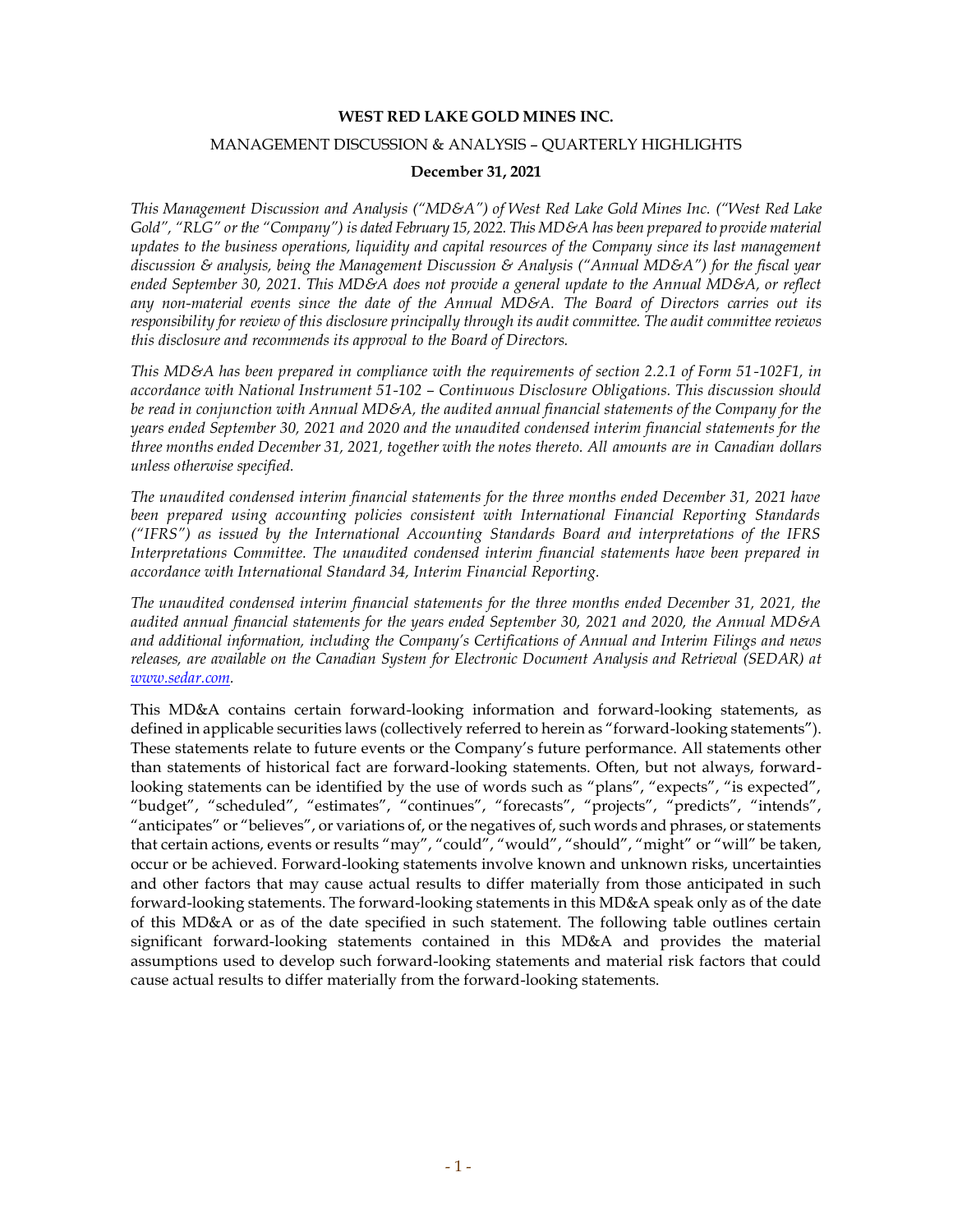| <b>Forward-looking statements</b>                             | <b>Assumptions</b>                                              | <b>Risk factors</b>                                          |
|---------------------------------------------------------------|-----------------------------------------------------------------|--------------------------------------------------------------|
| Potential of the Company's                                    | Financing will be available for                                 | Gold price volatility;                                       |
| properties to contain economic                                | future exploration and                                          | uncertainties involved in                                    |
| deposits of gold and/or other                                 | development of the Company's                                    | interpreting geological data and                             |
| metals                                                        | properties; the actual results of                               | confirming title to acquired                                 |
|                                                               | the Company's exploration and                                   | properties; the possibility that                             |
|                                                               | development activities will be                                  | future exploration results will not                          |
|                                                               | favourable; operating,                                          | be consistent with the Company's                             |
|                                                               | exploration and development                                     | expectations; availability of                                |
|                                                               | costs will not exceed the                                       | financing for and actual results of                          |
|                                                               | Company's expectations; the                                     | the Company's exploration and                                |
|                                                               | Company will be able to retain                                  | development activities; increases<br>in costs; environmental |
|                                                               | and attract skilled staff; all                                  |                                                              |
|                                                               | requisite regulatory and<br>governmental approvals for          | compliance and changes in<br>environmental and other local   |
|                                                               | exploration projects and other                                  | legislation and regulation;                                  |
|                                                               | operations will be received on a                                | interest rate and exchange rate                              |
|                                                               | timely basis upon terms                                         | fluctuations; changes in economic                            |
|                                                               | acceptable to the Company, and                                  | and political conditions; the                                |
|                                                               | applicable political and economic                               | Company's ability to retain and                              |
|                                                               | conditions are favourable to the                                | attract skilled staff                                        |
|                                                               | Company; the price of gold                                      |                                                              |
|                                                               | and/or other applicable metals                                  |                                                              |
|                                                               | and applicable interest and                                     |                                                              |
|                                                               | exchange rates will be favourable                               |                                                              |
|                                                               | to the Company; no title disputes                               |                                                              |
|                                                               | exist with respect to the                                       |                                                              |
|                                                               | Company's properties                                            |                                                              |
| The Company's ability to meet its                             | The operating and exploration                                   | Changes in debt and equity                                   |
| working capital needs at the<br>current level for the twelve- | activities of the Company for the<br>twelve-month period ending | markets; timing and availability<br>of external financing on |
| month period ending December                                  | December 31, 2022 and beyond,                                   | acceptable terms; changes in the                             |
| 31, 2022 and beyond                                           | and the costs associated                                        | operations currently planned;                                |
|                                                               | therewith, will be consistent with                              | increases in costs; environmental                            |
| The Company expects to incur                                  | the Company's current                                           | compliance and changes in                                    |
| further losses in the development                             | expectations; debt and equity                                   | environmental and other local                                |
| of its business                                               | markets, exchange and interest                                  | legislation and regulation;                                  |
|                                                               | rates and other applicable                                      | interest rate and exchange rate                              |
|                                                               | economic conditions are                                         | fluctuations; changes in economic                            |
|                                                               | favourable to the Company                                       | conditions                                                   |
| The Company's ability to carry                                | The exploration activities of the                               | Changes in debt and equity                                   |
| out anticipated exploration on its                            | Company for the twelve-month                                    | markets; timing and availability                             |
| property interests                                            | period ended December 31, 2022,                                 | of external financing on                                     |
|                                                               | and the costs associated                                        | acceptable terms; increases in                               |
|                                                               | therewith, will be consistent with                              | costs; environmental compliance                              |
|                                                               | the Company's current                                           | and changes in environmental                                 |
|                                                               | expectations; debt and equity                                   | and other local legislation and                              |
|                                                               | markets, exchange and interest<br>rates and other applicable    | regulation; interest rate and<br>exchange rate fluctuations; |
|                                                               | economic conditions are                                         | changes in economic conditions;                              |
|                                                               | favourable to the Company                                       | receipt of applicable permits                                |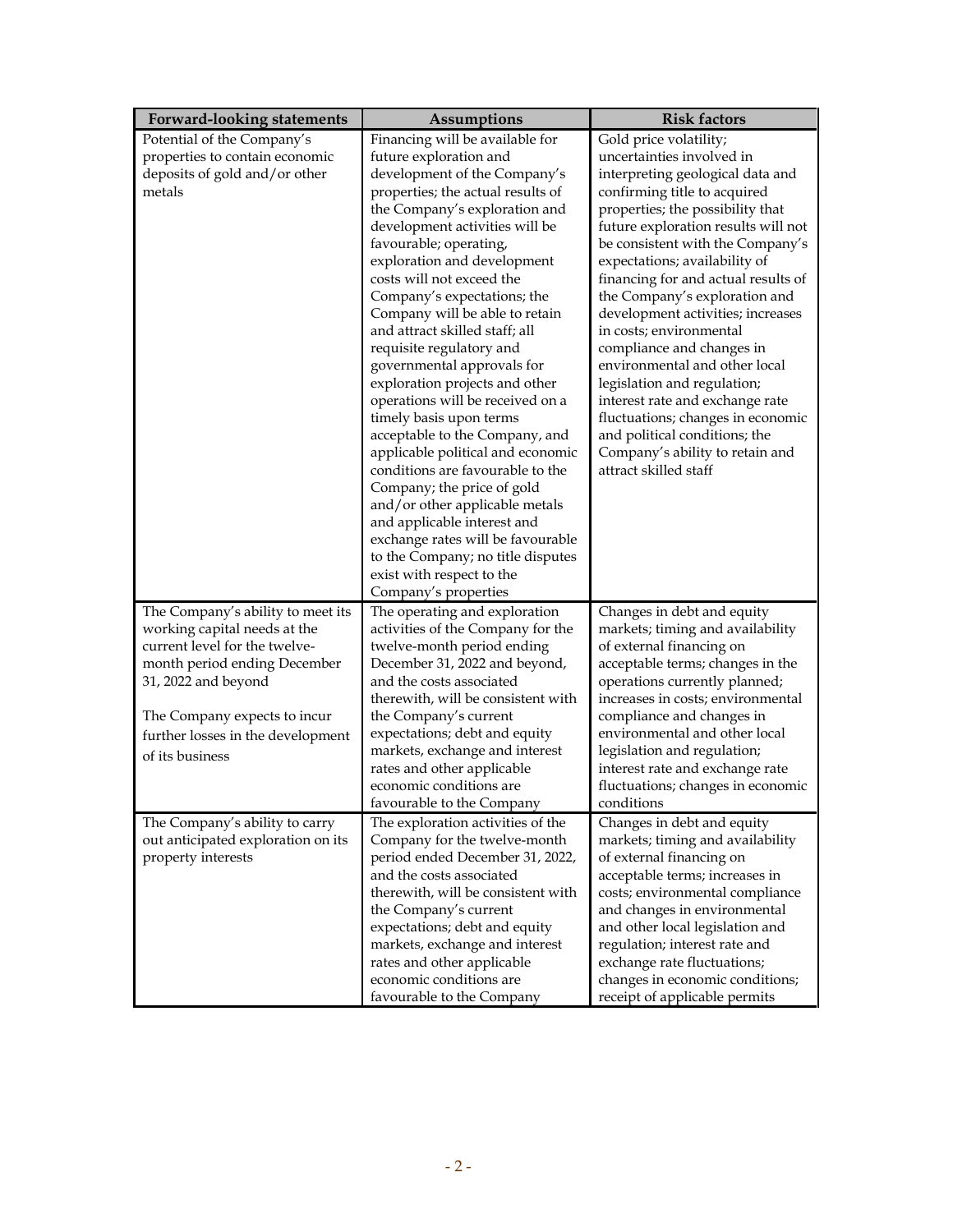| Plans, costs, timing and capital<br>for future exploration and<br>development of the Company's<br>property interests, including the<br>costs and potential impact of<br>complying with existing and<br>proposed laws and regulations | Financing will be available for the<br>Company's exploration and<br>development activities and the<br>results thereof will be favourable;<br>actual operating and exploration<br>costs will be consistent with the<br>Company's current expectations;<br>the Company will be able to<br>retain and attract skilled staff; all<br>applicable regulatory and<br>governmental approvals for<br>exploration projects and other<br>operations will be received on a<br>timely basis upon terms<br>acceptable to the Company; the<br>Company will not be adversely<br>affected by market competition;<br>debt and equity markets,<br>exchange and interest rates and<br>other applicable economic and<br>political conditions are<br>favourable to the Company; the<br>price of gold and/or other<br>applicable metals will be<br>favourable to the Company; no<br>title disputes exist with respect to<br>the Company's properties | Gold price volatility, changes in<br>debt and equity markets; timing<br>and availability of external<br>financing on acceptable terms; the<br>uncertainties involved in<br>interpreting geological data and<br>confirming title to acquired<br>properties; the possibility that<br>future exploration results will not<br>be consistent with the Company's<br>expectations; increases in costs;<br>environmental compliance and<br>changes in environmental and<br>other local legislation and<br>regulation; interest rate and<br>exchange rate fluctuations;<br>changes in economic and political<br>conditions; failure to incur<br>qualified expenditures for certain<br>tax credits; the Company's ability<br>to retain and attract skilled staff |
|--------------------------------------------------------------------------------------------------------------------------------------------------------------------------------------------------------------------------------------|-------------------------------------------------------------------------------------------------------------------------------------------------------------------------------------------------------------------------------------------------------------------------------------------------------------------------------------------------------------------------------------------------------------------------------------------------------------------------------------------------------------------------------------------------------------------------------------------------------------------------------------------------------------------------------------------------------------------------------------------------------------------------------------------------------------------------------------------------------------------------------------------------------------------------------|--------------------------------------------------------------------------------------------------------------------------------------------------------------------------------------------------------------------------------------------------------------------------------------------------------------------------------------------------------------------------------------------------------------------------------------------------------------------------------------------------------------------------------------------------------------------------------------------------------------------------------------------------------------------------------------------------------------------------------------------------------|
| Management's outlook regarding<br>future trends, including the<br>future price of gold and<br>availability of future financing                                                                                                       | Financing will be available for the<br>Company's exploration and<br>operating activities; the price of<br>gold and/or other applicable<br>metals will be favourable to the<br>Company                                                                                                                                                                                                                                                                                                                                                                                                                                                                                                                                                                                                                                                                                                                                         | Gold price volatility; changes in<br>debt and equity markets; interest<br>rate and exchange rate<br>fluctuations; changes in economic<br>and political conditions                                                                                                                                                                                                                                                                                                                                                                                                                                                                                                                                                                                      |
| Prices and price volatility for gold                                                                                                                                                                                                 | The price of gold will be<br>favourable; debt and equity<br>markets, interest and exchange<br>rates and other economic factors<br>which may impact the price of<br>gold will be favourable                                                                                                                                                                                                                                                                                                                                                                                                                                                                                                                                                                                                                                                                                                                                    | Changes in debt and equity<br>markets and the spot price of<br>gold; interest rate and exchange<br>rate fluctuations; changes in<br>economic and political conditions                                                                                                                                                                                                                                                                                                                                                                                                                                                                                                                                                                                  |

Inherent in forward-looking statements are risks, uncertainties and other factors beyond the Company's ability to predict or control. Please also make reference to those risk factors referenced in the "Risk Factors" section below. Readers are cautioned that the above chart does not contain an exhaustive list of the factors or assumptions that may affect the forward-looking statements, and that the assumptions underlying such statements may prove to be incorrect. Actual results and developments are likely to differ, and may differ materially, from those expressed or implied by the forward-looking statements contained in this MD&A.

Forward-looking statements involve known and unknown risks, uncertainties and other factors that may cause the Company's actual results, performance or achievements to be materially different from any of its future results, performance or achievements expressed or implied by forward-looking statements. All forward-looking statements herein are qualified by this cautionary statement. Accordingly, readers should not place undue reliance on forward-looking statements. The Company undertakes no obligation to update publicly or otherwise revise any forward-looking statements whether as a result of new information or future events or otherwise, except as may be required by law. If the Company does update one or more forward-looking statements, no inference should be drawn that it will make additional updates with respect to those or other forward-looking statements, unless required by law.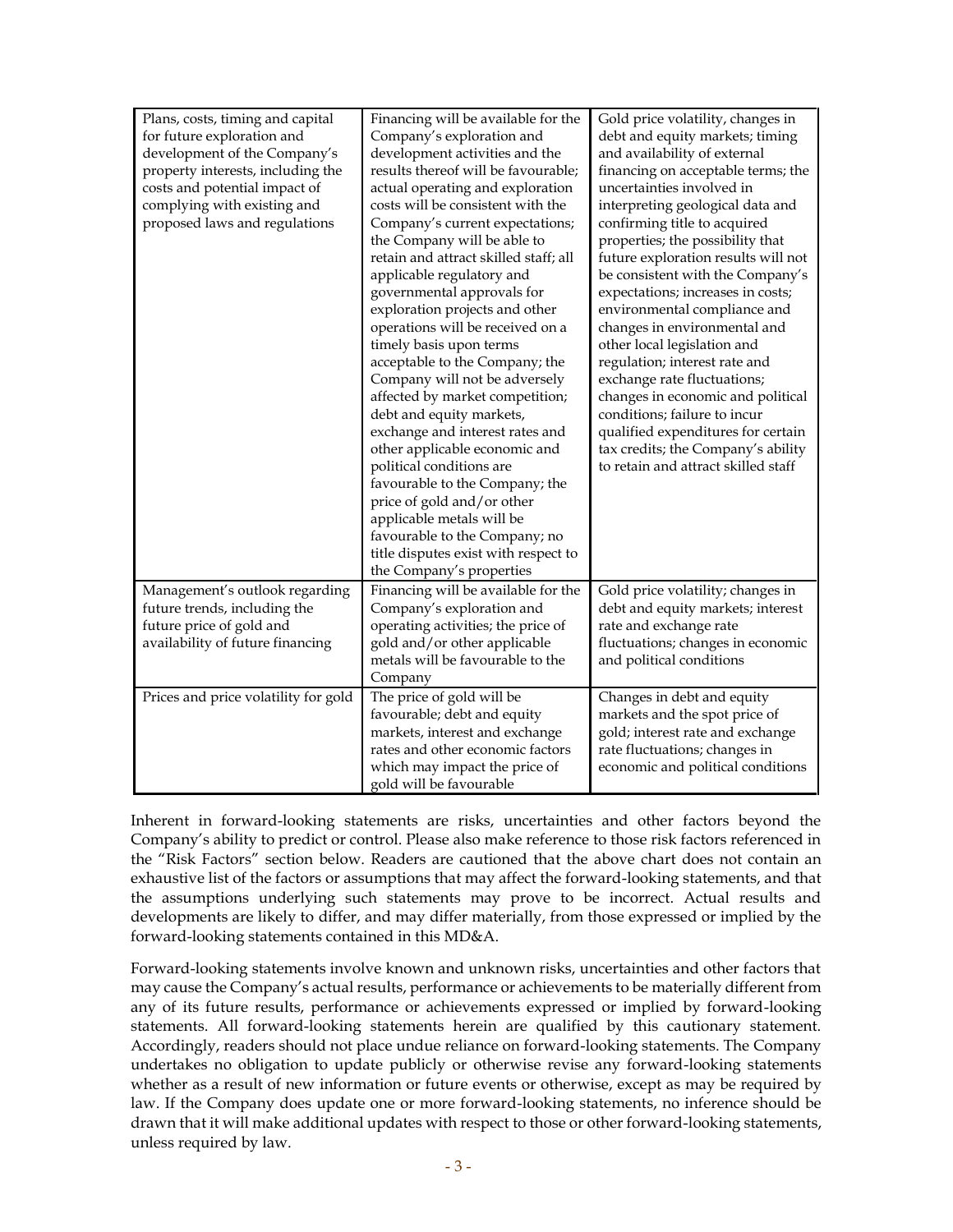#### **OVERVIEW**

West Red Lake Gold is focused on exploring and developing potential gold resources at its 3100 hectare West Red Lake Project property located in the Red Lake Gold District 15km west of some of the highest grade gold mines in Canada. The West Red Lake Project hosts three former gold mines situated on the Pipestone Bay St Paul Deformation Zone (the "PBS Zone") which strikes east-west across the 12km property and then continues east towards the town of Red Lake, Ontario. The Rowan Mine property, Mount Jamie Mine property, and Red Summit Mine property are situated on this major regional geological structure and present the Company with a 12km long exploration horizon in a safe and mine-friendly jurisdiction.

The NT Zone, a second gold bearing structure, trends onto the West Red Lake Project property from the south-west and trends north-east from the south property boundary for a distance of 2km to where this regional scale structure intersects with the east-west trending PBS Zone. The area of recent exploration work is the northern portion of the NT Zone which is located approximately 800 metres south-east of the former Rowan Mine.

The West Red Lake Project consists of three contiguous properties. The Rowan Mine property is 69% owned and operated by the Company and 31% owned by Evolution Mining Limited ("Evolution Mining"). West Red Lake Gold owns a 100% interest in the Mount Jamie Mine property and Red Summit Mine property.



The Company's geological database on the West Red Lake Project property provides West Red Lake Gold with attractive targets for ongoing exploration and development drilling programs. Significant opportunity exists for expansion of the Company's gold mineral inventory.

The Company filed a Technical Report and Resource Estimate on the West Red Lake Project on Sedar.com on February 18, 2016 which included an underground inferred mineral resource estimate of 4,468,900 tonnes at an average grade of 7.57 grams gold per tonne containing 1,087,700 ounces of gold with a cut-off grade of 3.0 grams per tonne on the Rowan Mine property. The inferred resource is located along a 1.8km strike length from surface down to a depth of 500m at the location of the historic underground Rowan Mine.

The mineral resource estimate is based on a 3D Block Model interpolated using Inverse Distance squared (ID2) methods to extrapolate grades. The software used for all geostatistical analysis and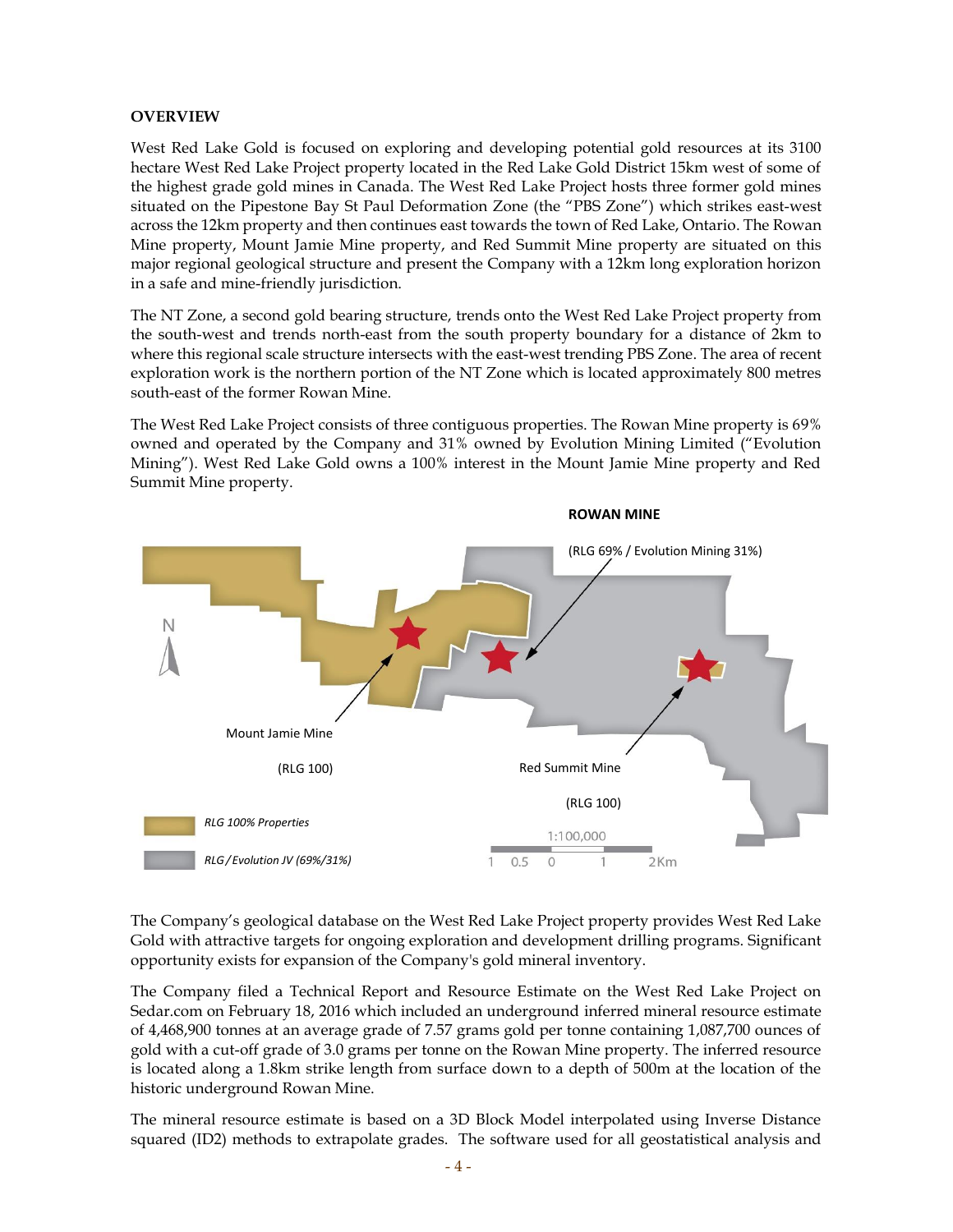computation was Dassault Systems, Geovia GEMS version 6.5. The database utilized contained 570 diamond drill holes, and a total of 36,062 assay records.

| NI 43-101 Compliant Inferred Resource |               |                           |                            |
|---------------------------------------|---------------|---------------------------|----------------------------|
| <b>Total</b>                          | <b>Tonnes</b> | Grade<br>(grams/tonne Au) | <b>Contained ounces Au</b> |
|                                       | 4,468,900     | 7.57                      | 1,087,700                  |

Note: Price of Au: US\$1150; Exchange rate US\$: CDN \$0.77; Block cut-off grade: 3.0 gpt Au; numbers may differ due to rounding

The below image shows the Rowan Mine property and the location of the Rowan Mine Inferred Resource as well as the NT Zone trending on to the property from the south-west.

# **Rowan Mine and NT Zone**

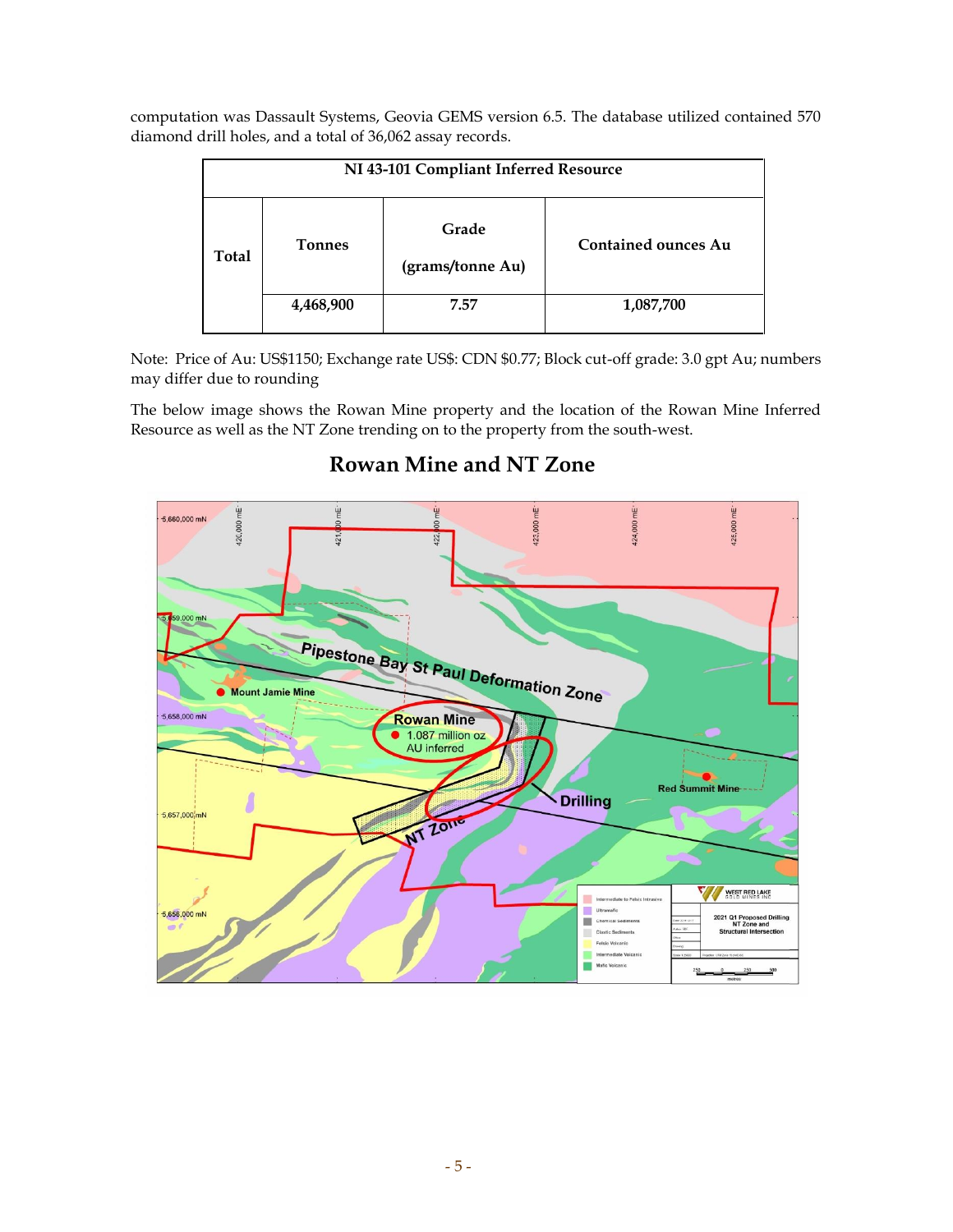#### **OVERALL PERFORMANCE**

#### **Principal Business and Corporate History**

West Red Lake Gold is a Toronto based company listed on the Canadian Securities Exchange (CSE: RLG), OTCQB (OTCQB: RLGMF) and Frankfurt Stock Exchange (FSE: HYK) and is focused on gold exploration and development in the prolific Red Lake Gold District of Northwestern Ontario, Canada. The Red Lake Gold District is host to some of the highest grade gold deposits in the world and has produced nearly 30 million ounces of gold from high grade zones, including 24 million ounces from the Evolution Mining operated Campbell, Cochenour, and Red Lake Mines which are situated 15km east of the Company property, the West Red Lake Project.

The financial condition of the Company is affected by various factors, including operating costs, interest rates, regulatory and environmental compliance, general and administrative costs, the level of exploration and development expenditures and other discretionary costs. While West Red Lake Gold seeks to manage the level of risk associated with its business, many of the factors affecting these risks are beyond the Company's control.

#### **Exploration Activities and Plans**

Exploration is anticipated to be oriented on areas of the West Red Lake Project which are prospective for the development of gold mineralization. Several gold mineral occurrences are present on the West Red Lake Project which is comprised of Rowan Mine property, the Red Summit Mine property, and the Mount Jamie Mine property.

Exploration Targets: The below map shows the project geology with three former mines situated on the east-west trending Pipestone Bay St Paul Deformation Zone.

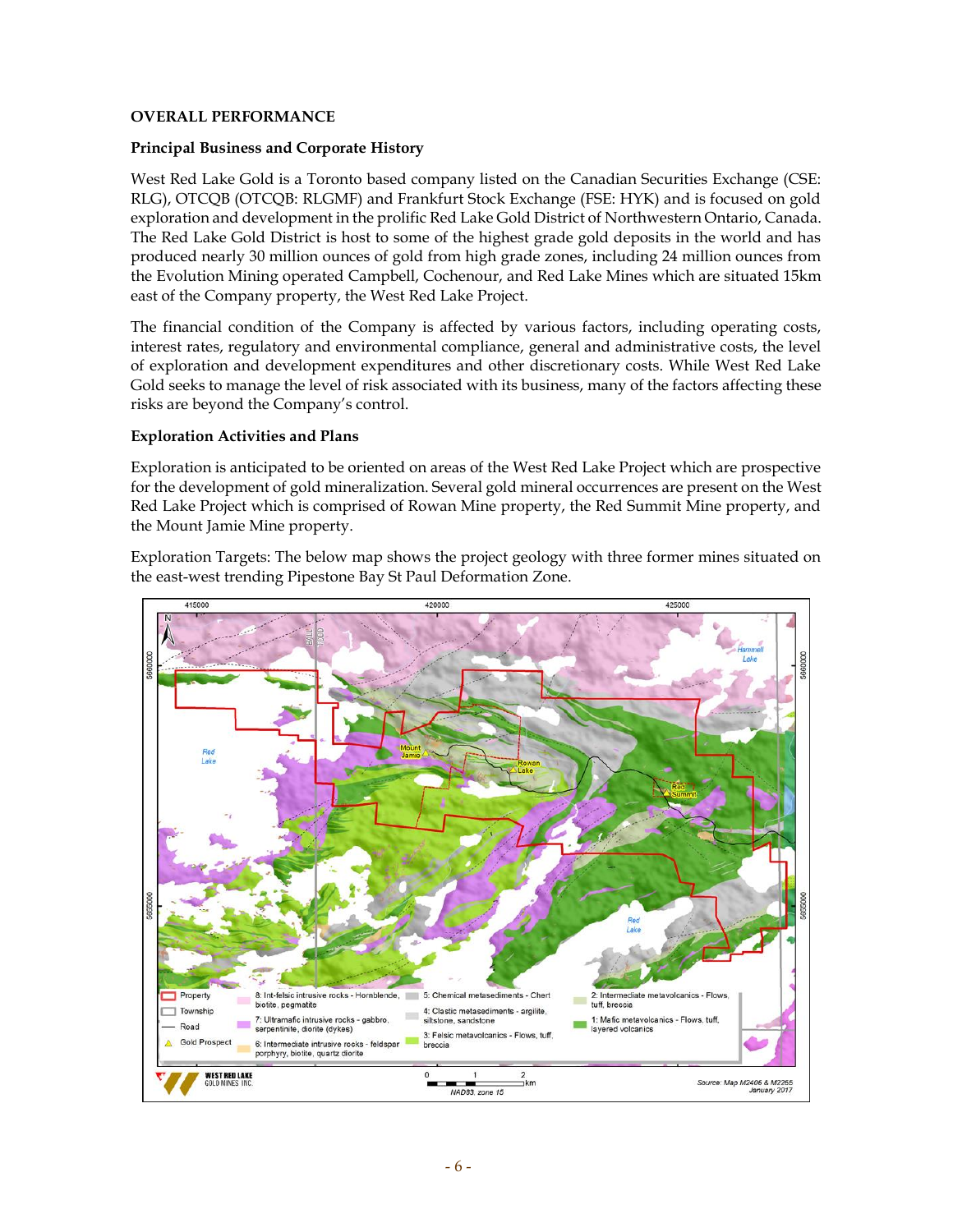# **Recent Project Developments**

#### Fiscal 2022

On October 14, 2021, the Company announced the drilling highlights from 3,669 m of diamond drilling in 20 holes. Drilling included nineteen holes along a 200 m portion of the Rowan Gold Zones near the Rowan Mine Shaft, plus one hole in the northeastern portion of the NT Zone. The drill program at the Rowan Mine was designed to test near surface gold mineralization which could be suitable for a surface bulk sample.

A program of surface channel sampling at the Rowan Gold Zones was performed subsequent to the drill program.

Highlights from the nineteen holes include:

- 77.87 gpt Au over 1.9m at 42m below surface from hole RLG 21-098 including 160.20 gpt Au over 0.6m at 42m below surface
- 7.48 gpt Au over 0.9m at 13m below surface from RLG 21-097
- 2.74 gpt Au over 2.0m at 6m below surface from RLG 21-100
- 3.70 gpt Au over 1.5m at 14m below surface from RLG 21-104
- 4.84 gpt Au over 1.5m at 32m below surface from RLG 21-109
- 1.26 gpt Au over 4.5m at 20m below surface from RLG 21-110
- 1.52 gpt Au over 7.5m at 32m below surface from RLG 21-111
- 2.86 gpt Au over 3.0m at 17m below surface from RLG 21-112
- 2.98 gpt Au over 4.2m at 150m below surface from RLG 21-113
- 3.96 gpt Au over 4.5m at 170m below surface from RLG 21-114

On December 2, 2021, the Company announced the results of channel sampling at 45 locations cut into Rowan Gold Zones. The purpose of the previously announced shallow drill program plus the surface channel sampling program was to identify a prospective bulk sample location.

Surface Channel Sample Assay Highlights Include:

- 149.64 gpt Au over 1.0m, 34m east of the Rowan Mine Shaft ("Shaft")
- 45.68 gpt Au over 2.0m, 16m east of the Shaft, including 169.20 gpt Au over 0.5m
- 60.41 gpt Au over 1.2m, 27m west of the Shaft, including 144.81 gpt Au over 0.5m
- 49.32 gpt Au over 1.3m, 28m west of the Shaft, including 188.52 gpt Au over 0.31m
- 48.77 gpt Au over 0.9m, 30m west of the Shaft, including 134.33 gpt Au over 0.31m
- 53.87 gpt Au over 0.34m, 56m west of the Shaft

On the northeastern 1 km portion of the NT Zone, a series of holes are planned to be drilled from east to west through the Porphyry Hill Zone and into the main body of the NT Zone.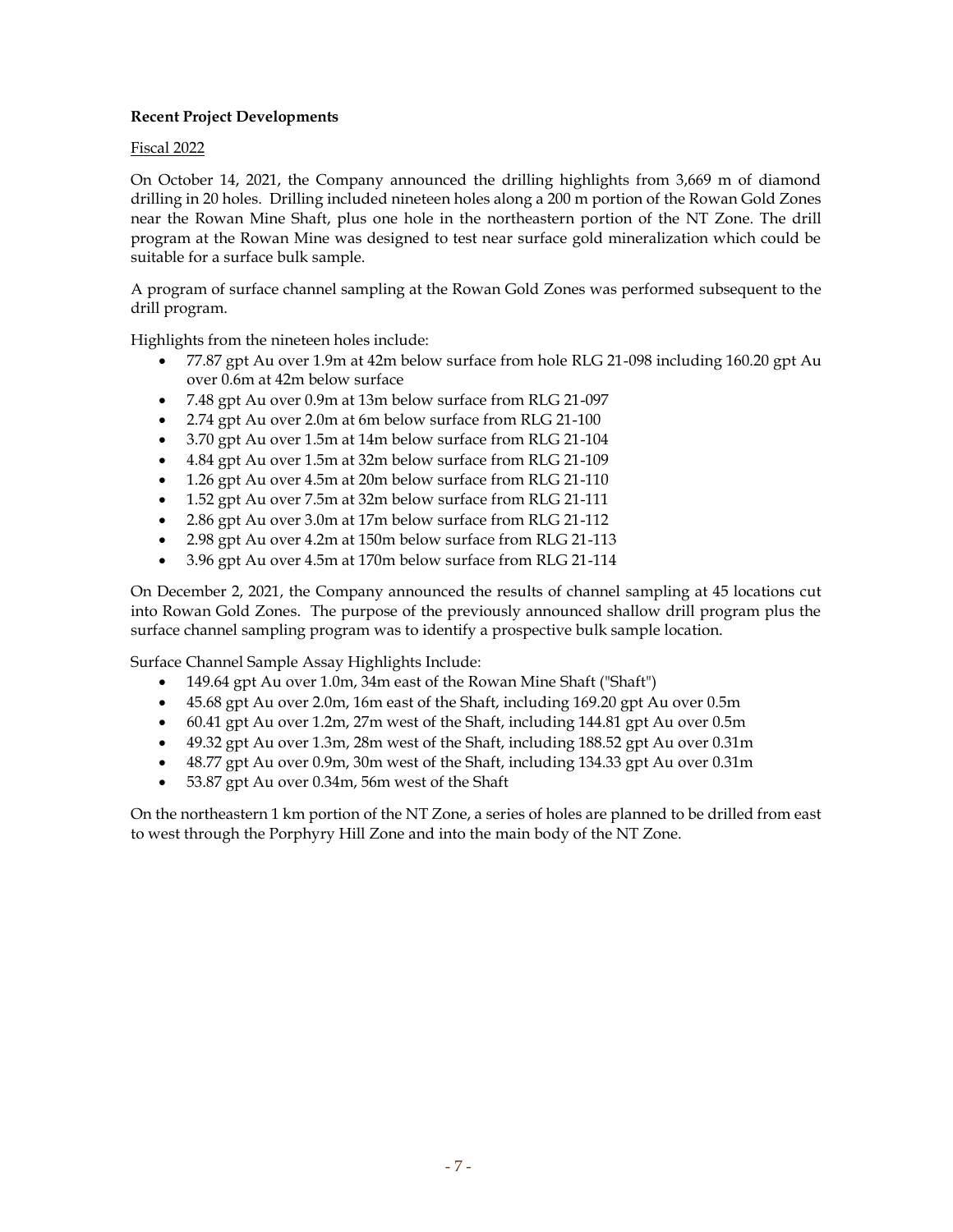

#### Fiscal 2021

On October 8, 2020 the Company announced that exploration drilling was underway on the high grade, near surface gold zones situated at the NT Zone structure located in the prolific Red Lake Gold District of northwestern Ontario, Canada.

The initial phase of the exploration program in October and November 2020 was 10 drill holes totaling 3195 m. The drill holes targeted below the positive results from the NT Zone intersected to date and further along strike to the northeast within the NT Zone structure.

On January 28, 2021, the Company announced that exploration diamond drilling is planned to continue throughout 2021 on its West Red Lake Gold Project property.

On February 18, 2021, the Company announced the completion of the initial stage of exploration on the southern portion of the 100 m wide, north-east trending NT Zone.

The Company completed 10,866 m of shallow drilling in 40 holes within the NT Zone over a distance of 1 km from the south property boundary along strike to the north-east.

Drill highlights of Southern NT Zone Exploration Drilling (including previous news releases of January 30, 2019; January 15, 2020; and September 24, 2020) plus results reported on February 18, 2021:

January 30, 2019:

- 14.18 gpt Au over 7.8 m from 85.2 m to 93 m
- 6.51 gpt Au over 9.3 m from 59.5 m to 68.8 m
- 13.80 gpt Au over 1.8 m from 100.2 m to 102 m
- 3.76 gpt Au over 5.6 m from 62.7 m to 68.3 m

January 15, 2020:

- 12.14 gpt Au over 13.5 m from 82.5 m to 96 m
- 9.14 gpt Au over 7.5 m from 232m to 239.5 m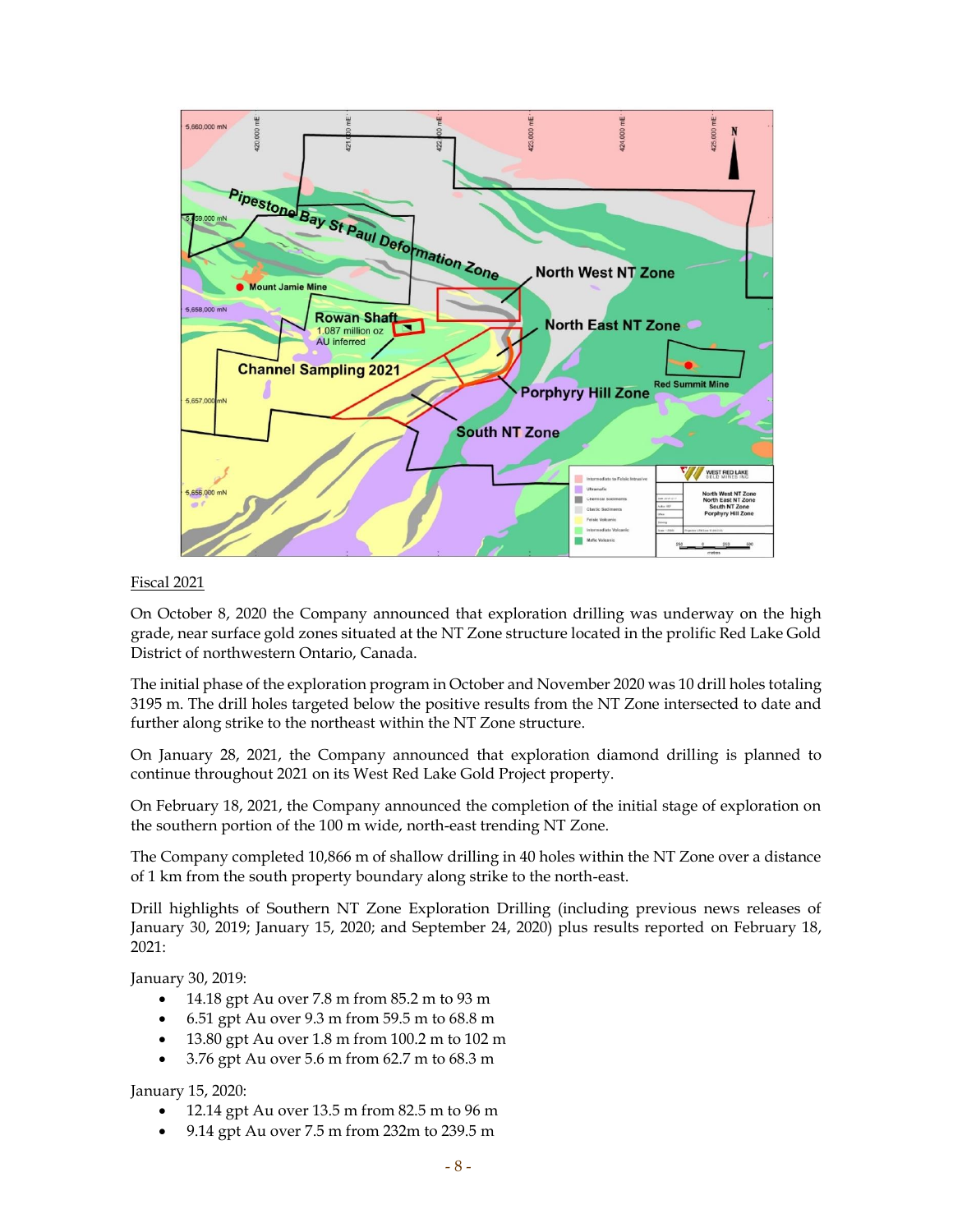- 5.38 gpt Au over 21.0 m from 132 m to 153 m
- 11.13 gpt Au over 3.0 m from 41 m to 44 m

September 24, 2020:

- $\bullet$  7.92 gpt Au over 3.0 m from 312 m to 315 m incl. 14.71 gpt over 1.5 m
- 5.91 gpt Au over 6.0 m from 106.5 m to 112.5 m
- 7.34 gpt Au over 1.5 m from 106.5 m to 108 m

February 18, 2021:

- 10.16 gpt Au over 1.5 m from 140.5 m to 142 m
- 10.36 gpt Au over 1.5 m from 192.5 m to 194 m
- 2.94 gpt Au over 12.8 m from 213.5 m to 226.3 m incl. 10.34 gpt over 1.5 m

On March 25, 2021, the Company announced that it was currently drilling a series of 16 shallow holes to target gold mineralization from surface down to the first level of the Rowan Mine.

NT Zone exploration work was also ongoing with a new hole drilled in the northeastern portion of the NT Zone. The hole was drilled 300 m further along strike from previously announced drilling with ongoing exploration plans to follow the gold mineralized NT Zone corridor further to the northeast into the area where the NT Zone intersects with the PBS Zone and then folds around to the northwest.

On June 2, 2021 the Company announced that sixteen drill holes targeting gold mineralization from surface to the first level of the Rowan Mine had been completed and samples sent out for assay. The objective of the drill program was to outline a potential bulk sample to be accessed from surface in the vicinity of the Rowan Mine Shaft. A surface sampling program was also completed with a series of channel samples along a 200 m strike length above the 16 recently drilled holes.

Surface sampling was also completed on the southern portion of the NT Zone.



*Exploration on all of the Company's West Red Lake Project is conducted under the supervision of Kenneth Guy, P.Geo, a Qualified Person as defined under National Instrument 43-101. Mr. Guy has read and approved the technical and scientific information contained in this MD&A.*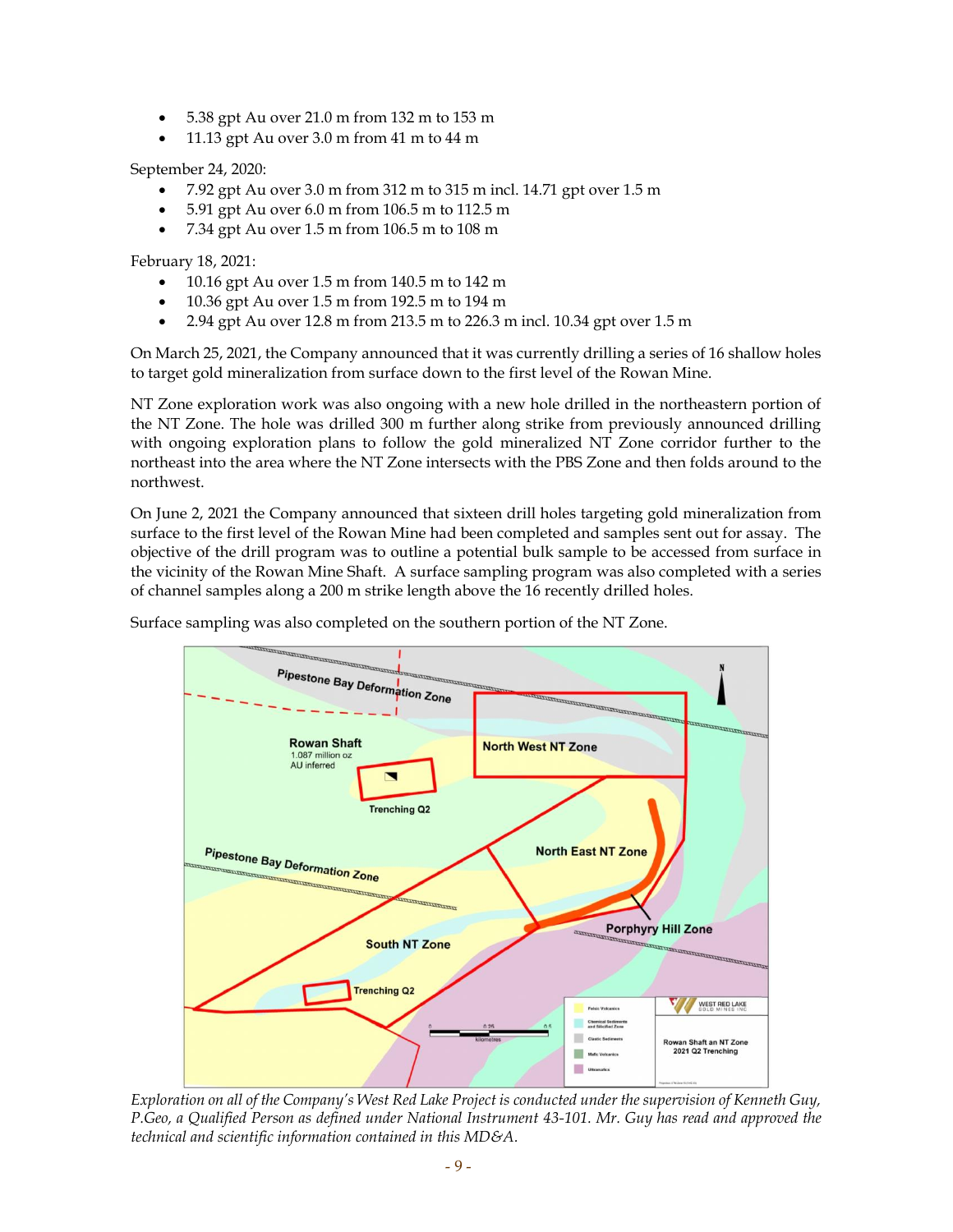#### **Recent Corporate Developments**

In December 2021, the Company completed a non-brokered private placement of 8,865,900 flowthrough units at \$0.07 per unit for gross proceeds of \$620,613. Each flow-through unit consisted of one common share in the capital of the Company and one half of a common share purchase warrant. Each whole warrant entitled its holder to purchase one additional common share at an exercise price of \$0.10 per share for a period of 24 months from the date of issuance. In connection with the financing, the Company paid finders' fees of \$2,940 in cash and issued 500,003 common shares.

#### **RESOURCE PROPERTIES**

#### **The Company's properties are as follows:**

The 3100-hectare West Red Lake Project consists of three contiguous properties located in Red Lake Mining Division, District of Kenora (Patricia Portion), Northwestern Ontario. The West Red Lake Project is 20km west of Red Lake, Ontario, 250k northeast of Winnipeg, Manitoba, 150km north northwest of Dryden, Ontario and 430km northwest of Thunder Bay, Ontario. The property is part of the historic Red Lake Gold District and hosts three former gold mines - the Mount Jamie Mine, Rowan Mine, and Red Summit Mine.

#### *Mount Jamie Mine Property*

The Mount Jamie Mine property is comprised of 26 claims which were assembled through a series of transactions of properties that are contiguous to and include the original nine-claim Mount Jamie Mine property.

(1) In 2005, the Company entered into an option agreement to acquire a 75% interest in nine patented mining claims from Jamie Frontier Resources Inc. for \$80,000 in cash, 550,000 common shares of the Company, exploration work totaling \$1 million, and a 3% Net Smelter Royalty ("NSR").

During 2007, the Company completed the acquisition of the remaining 25% interest in the Mount Jamie Mine property for 2,000,000 common shares of the Company. The Company now has a 100% interest in the nine mining claims located in the Red Lake Gold District in Ontario.

(2) During 2007, the Company entered into an option agreement to earn a 100% interest in five mining claims contiguous to the east of the Mount Jamie Mine property. Total consideration for these claims consisted of cash payments of \$70,000, the issuance of 200,000 common shares of the Company and a commitment to carry out exploration work totaling \$140,000, or cash/shares in lieu of, over a four-year period. In February 2012, having met all of the requirements under the option agreement, the Company exercised its option and now owns a 100% interest in the mining claims. The property is subject to a 3% NSR in favour of the vendors, with an annual advance royalty in the amount of \$10,000 plus a onetime payment of \$500,000 due upon the Company completing a bankable feasibility study.

(3) During 2007, the Company entered into an option agreement to acquire a 100% interest in a six mining claim property adjacent to the Mount Jamie Mine property. The claims are contiguous to the west along strike with the Company's existing Mount Jamie Mine property. The Company issued 150,000 common shares as consideration and now owns a 100% interest in the property which is subject to a 3% NSR in favor of the vendors.

(4) During 2008, the Company entered into an option agreement with Rubicon Minerals Corporation to earn a 100% interest in four mining claims contiguous to the south of the Mount Jamie Mine property. The aggregate purchase price consisted of cash payments of \$50,000 and the issuance of 75,000 common shares. The Company now holds a 100% interest in the four mining claims, which is subject to a 2% NSR in favor of Rubicon Minerals Corporation.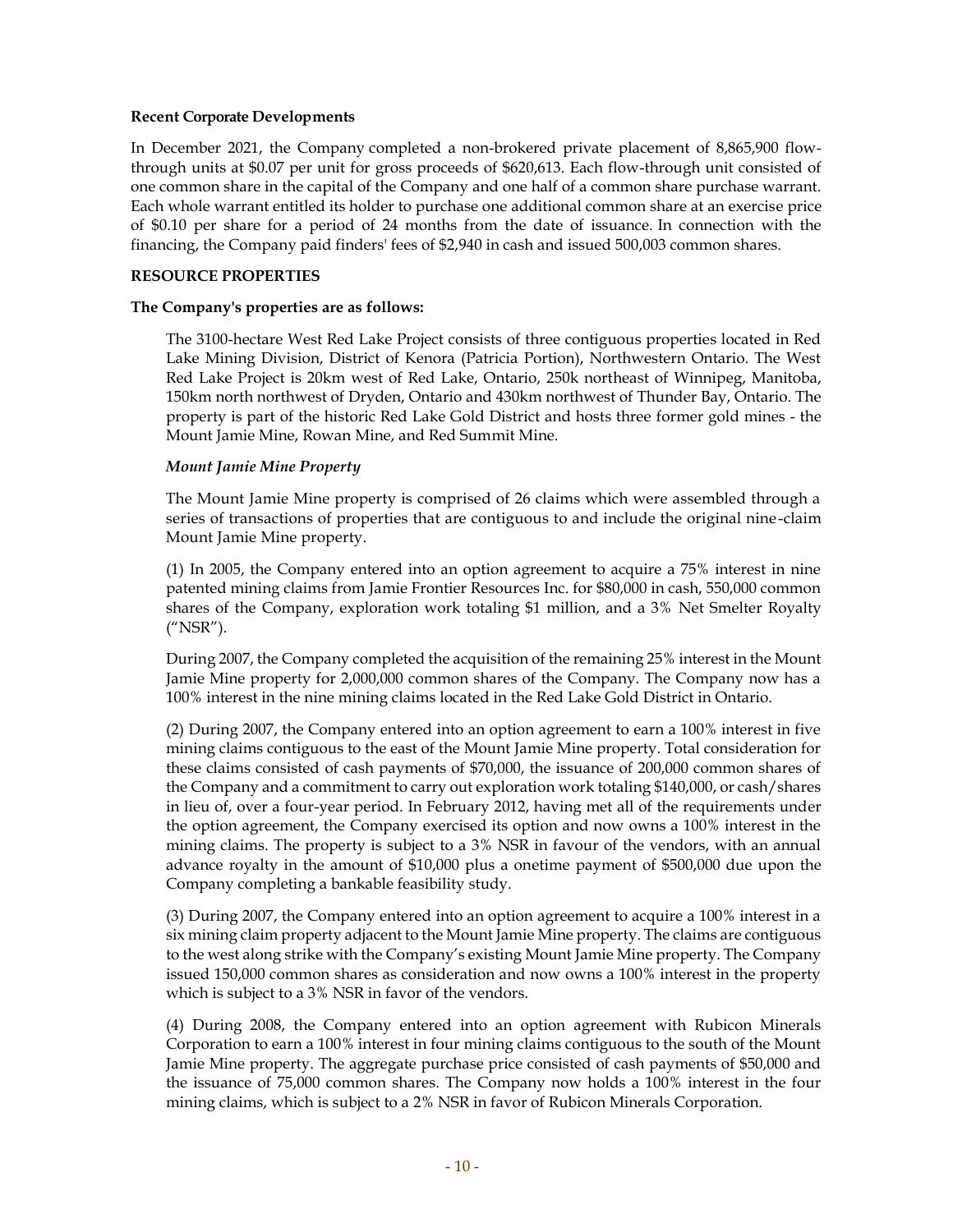(5) During 2010, the Company entered into an option agreement to earn a 100% interest in two mining claims contiguous to the east of the Mount Jamie Mine property. The aggregate purchase price consists of cash payments of \$125,000 and the issuance of 100,000 common shares of the Company over a four-year period to 2014. Payments to date under the original option amounted to \$85,000 cash and 100,000 common shares. The property is subject to a 2% NSR in favor of Rubicon Minerals Corporation. On November 24, 2014, the Company amended the option agreement to change the remaining cash commitment of \$40,000 for the year ending September 30, 2015 into two payments with each consisting of \$11,000 and 250,000 common shares on December 31, 2014 (paid and issued) and December 31, 2015 (paid and issued), respectively.

#### *Rowan Mine Property*

During 2008, the Company entered into an Option and Joint Venture Agreement ("JVA") related to the 117 claim, 2,187-hectare Rowan Mine property, which is contiguous to the east of the Mount Jamie Mine property.

During fiscal 2011, the Company met the requisite exploration expenditures of \$2,500,000 on the Rowan Mine property and exercised its option to acquire a 60% joint venture ownership interest in the property. The vendor advised the Company that it did not intend to exercise the Option Back In Right to purchase a 20% interest in the property for \$5,000,000. Accordingly, the Company issued 1,000,000 common shares in favour of the vendor, with a fair value of \$340,000.

In accordance with the terms of the JVA, the vendor had a further joint venture back in right to purchase 11% interest in the property from the Company for \$7,000,000, within 90 days of the joint venture expending \$5,000,000 on operations.

During the year ended 2019, the joint venture expenditures reached \$5,000,000 and the vendor gave noticed that it will not exercise the back-in right and the back-in right terminated.

During the year ended September 30, 2020, Evolution Mining acquired a 40% interest in the Rowan Mine property.

The Company has sole funded certain exploration activities on the Rowan Mine property and therefore has increased its interest in the joint venture to 69% with the remaining 31% held by Evolution Mining.

The JVA provides that if a Participant's interest falls below 10% the interest converts to a 2% NSR.

#### *Red Summit*

During 2008, the Company entered into an option agreement with Claude Resources Inc. to earn a 100% interest in two patented mining claims containing the former Red Summit Mine which are surrounded by the Rowan Mine property. Total consideration for the claims included a cash payment of \$25,000 plus work commitments of \$100,000. The Company has made the cash payment and completed its work commitments. The mining claims have been transferred into the name of the Company.

The property is subject to a 3% NSR.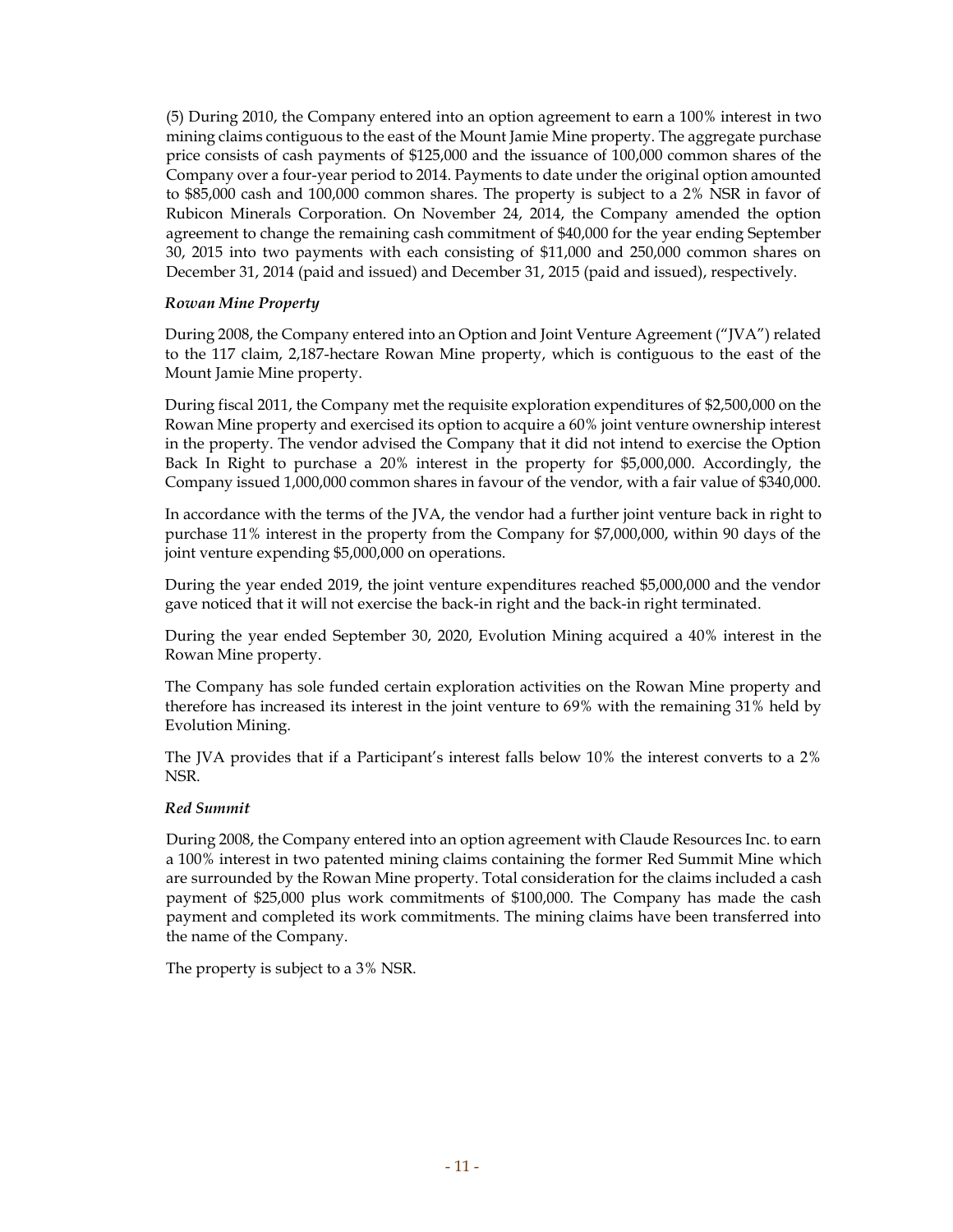### **Project Expenditures**

|                               | Mount<br>Jamie | Rowan       | Red<br>Summit | <b>Total</b> |
|-------------------------------|----------------|-------------|---------------|--------------|
| Balance at September 30, 2021 | \$5,680,606    | \$8,928,442 | \$653,959     | \$15,263,007 |
| Assays                        |                | 350         |               | 350          |
| Consulting                    |                | 21,408      |               | 21,408       |
| Supplies and camp costs       |                | 11,326      |               | 11,326       |
| Balance at December 31, 2021  | \$5,680,606    | \$8,961,526 | \$653,959     | \$15,296,091 |

#### **RESULTS OF OPERATIONS**

#### **Three months ended December 31, 2021, compared with three months ended December 31, 2020**

The Company has no revenue or operating cash flow. For the three months ended December 31, 2021, the Company's net loss and comprehensive loss amounted to \$173,287 versus a net loss and comprehensive loss of \$303,283 for the three months ended December 31, 2020.

The difference is primarily attributable to:

- Marketing, investor relations and travel and entertainment decreased by a total of \$112,821 for the three months ended December 31, 2021. The decreased fees related to the decrease in overall investor relations activities in the period.
- Share-based payments decreased by \$19,629 for the three months ended December 31, 2021 as no stock options were granted during the period.
- All other expenses related to general working capital purposes and have decreased overall due to the decreased activity of the Company.

### **LIQUIDITY AND CAPITAL RESOURCES**

The Company had a working capital of \$313,105 as at December 31, 2021 (September 30, 2021 – negative working capital of \$101,338).

Management believes the Company can obtain sufficient financing to cover planned operations throughout the next twelve-month period. Management plans on securing additional financing through the issue of new equity, among other things. There is no assurance that these initiatives will be successful.

#### **Commitments and Contingencies:**

(a) Pursuant to a letter of agreement related to the 5 Golden Tree claims portion of the 26 claim Mount Jamie property dated March 5, 2007, a one-time payment of \$500,000 is to be paid within 30 days of the Company obtaining a bankable feasibility study. In addition, the Company must make advance royalty payments of \$10,000 per year, which will be deductible from future net smelter royalties, if any.

(b) The Company is partly financed by the issuance of flow-through shares. However, there is no guarantee that the funds spent by the Company will qualify as Canadian exploration expenses, even if the Company has committed to take all the necessary measures for this purpose. The Company has an obligation to spend \$1,020,621 on Canadian exploration expenditures prior to December 31, 2022. As at December 31, 2021, the balance of the obligation is approximately \$950,700.

(c) In June 2021, the Company entered into a change of control agreement (the "CofC") with Mr. Thomas Meredith, Executive Chairman of the Company, and Mr. John Kontak, President of the Company. Each CofC has identical terms and provide that, upon a change of control of the Company, as defined in the CofC, either Mr. Meredith or Mr. Kontak shall receive: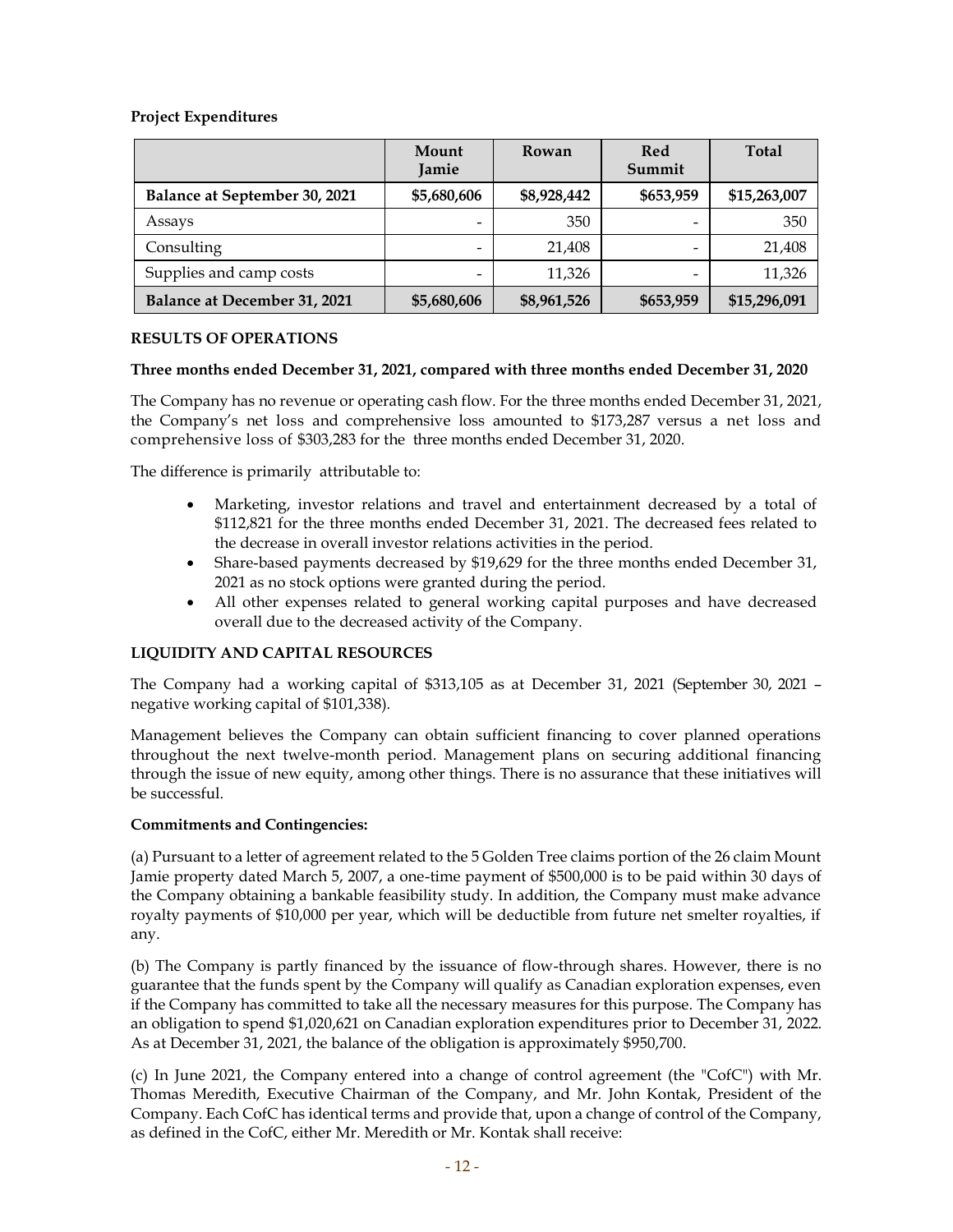- 12 months compensation and a to be determined equity amount if either Mr. Meredith or Mr. Kontak resigns within 3 months of the change of control;
- 12 months compensation and a to be determined equity amount if either Mr. Meredith or Mr. Kontak is terminated with 12 months of the change of control; or
- should the change of control be the result of a hostile takeover, as defined in the CofC, Mr. Meredith or Mr. Kontak shall receive 24 months compensation and a to be determined equity amount.

#### **OUTSTANDING CAPITAL**

As at the date of this MD&A, the Company had 194,669,484 issued common shares. In addition, the Company had 25,823,650 outstanding warrants and 16,050,000 outstanding stock options.

| <b>Expiration Date</b> | <b>Warrants outstanding</b> | <b>Exercise Price (\$)</b> |
|------------------------|-----------------------------|----------------------------|
| February 28, 2022      | 4,155,000                   | 0.25                       |
| March 14, 2022         | 129,000                     | 0.25                       |
| June 30, 2022          | 1,666,700                   | 0.20                       |
| September 12, 2022     | 15,440,000                  | 0.10                       |
| December 29, 2023      | 4,432,950                   |                            |

As at date of this MD&A, the following warrants were outstanding:

As at date of this MD&A, the following stock options were outstanding:

| <b>Expiration Date</b> | <b>Options outstanding</b> | <b>Exercise Price (\$)</b> |
|------------------------|----------------------------|----------------------------|
| May 15, 2022           | 1,700,000                  | 0.10                       |
| January 1, 2023        | 6,250,000                  | 0.12                       |
| January 28, 2023       | 2,900,000                  | 0.12                       |
| July 13, 2023          | 2,700,000                  | 0.20                       |
| August 5, 2023         | 500,000                    | 0.20                       |
| September 2, 2023      | 500,000                    | 0.20                       |
| March 12, 2025         | 1,100,000                  | 0.10                       |
| January 4, 2027        | 400,000                    | 0.10                       |

#### **ENVIRONMENTAL LIABILITIES**

The Company is not aware of any environmental liabilities, obligations or responsibilities associated with the Company's mining interests.

#### **OTHER BUSINESS TRANSACTIONS**

#### **Related Party Transactions**

The Company considers key management to be officers and directors. During the three months ended December 31, 2021, \$73,500 (three months ended December 31, 2020 - \$73,500) of fees were paid or accrued to key management and companies controlled by or related to key management.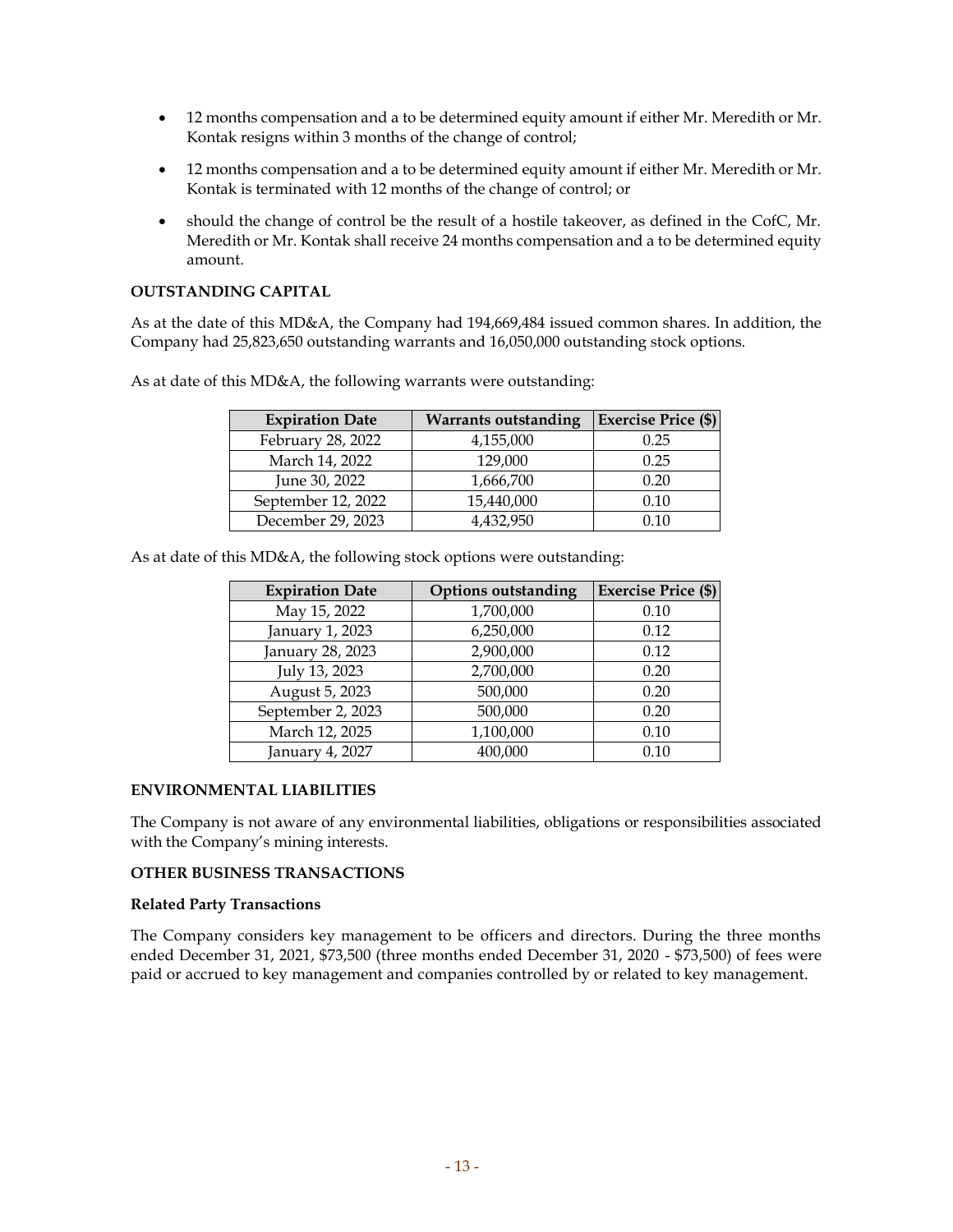|                                        | Three months ended<br>December 31, |                 |
|----------------------------------------|------------------------------------|-----------------|
| <b>Related Party</b>                   | 2021<br>(\$)                       | 2020<br>$($ \$) |
| Thomas W. Meredith, Executive Chairman | 30,000                             | 30,000          |
| John Kontak - President                | 37,500                             | 37,500          |
| John Heslop, Director                  | 6,000                              | 6,000           |
| <b>Total</b>                           | 73,500                             | 73,500          |

Remuneration of officers and directors of the Company was as follows:

Officers and directors of the Company were also reimbursed out of pocket expenses that occurred in the normal course of operations.

At December 31, 2021, accounts payable and accrued liabilities includes \$64,776 (September 30, 2021 - \$19,864) owing to officers, directors and companies controlled by officers and directors.

| <b>Related Party</b>                   | As at<br>December 31,<br>2021<br>$($ \$) | As at<br>September 30,<br>2021<br>(\$) |
|----------------------------------------|------------------------------------------|----------------------------------------|
| Thomas W. Meredith, Executive Chairman | 20,116                                   | 12,704                                 |
| John Kontak, President                 | 38,660                                   | 1,160                                  |
| John Heslop, Director                  | 6,000                                    | 6,000                                  |
| <b>Total</b>                           | 64,776                                   | 19,864                                 |

Officers and directors purchased an aggregate of 323,000 flow-through units in the December 2021 private placement.

Accilent Capital Management Inc., ("Accilent") a significant shareholder, participated in the following private placements:

- an aggregate of 3,333,400 flow-through units in the December 2020 private placement and was paid finder's fees of \$14,000 and 116,669 common shares; and
- an aggregate of 7,142,900 flow-through units in the December 2021 private placement and was paid finder's fees of 500,003 common shares.

During the three months ended December 31, 2021, the Company expensed \$3,900 (three months ended December 31, 2020 - \$3,959) in rent and \$nil (three months ended December 31, 2020 - \$44,800) in professional fees to Accilent.

During the three months ended December 31, 2020, the Company issued 373,333 common shares with a fair value of \$37,333 to Accilent to settle \$44,800 of balances owing for services from Accilent.

The above noted transactions are in the normal course of business and are approved by the Board of Directors.

As at December 31, 2021, directors and officers of the Company that individually control less than 10% of the common shares collectively control 7,338,586 common shares of the Company or approximately 4% of shares outstanding.

As at December 31, 2021, Accilent has indirect control and direction over 48,623,101 common shares and direct control and direction over 1,925,880 common shares of the Company, representing approximately 26% of shares outstanding.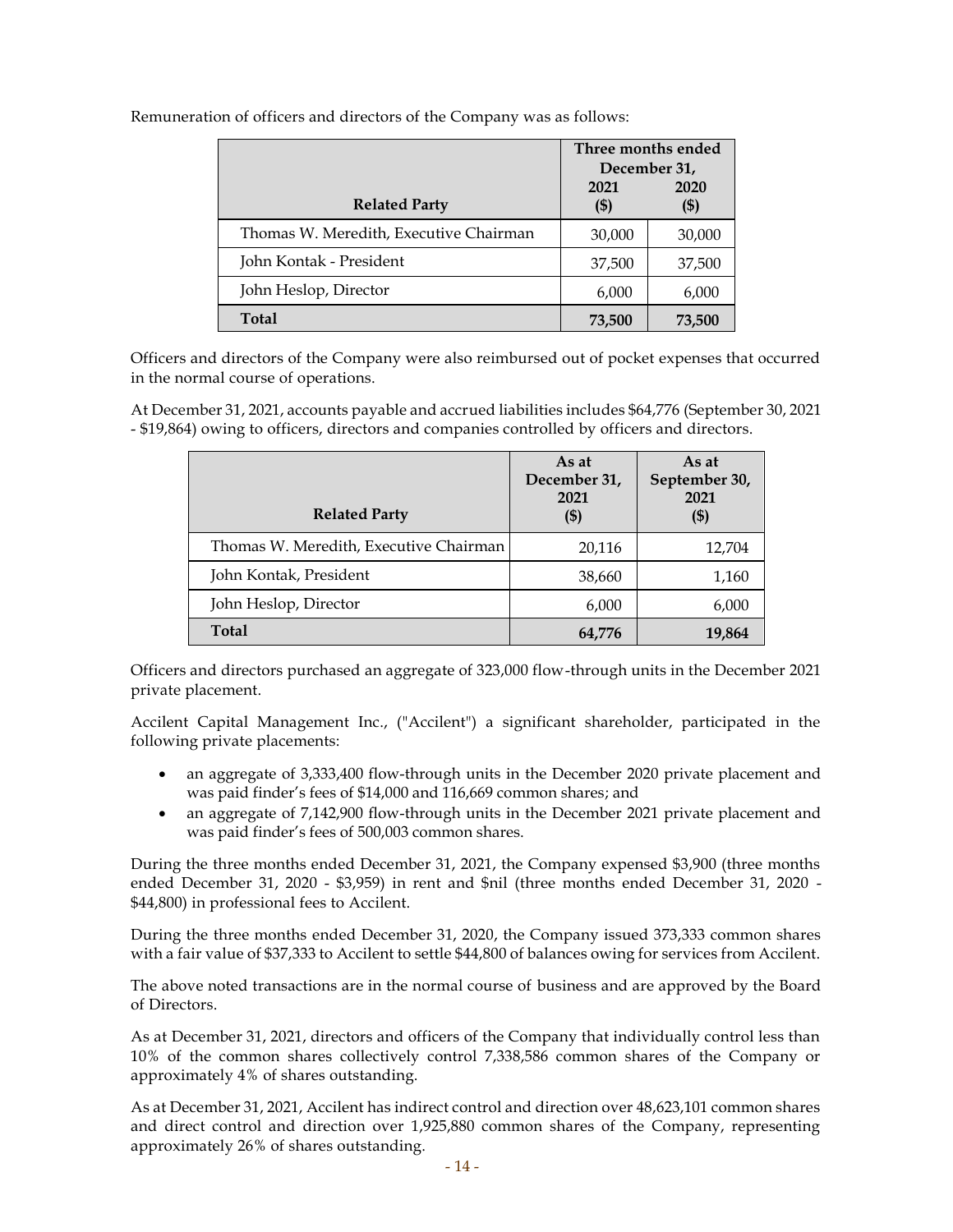To the knowledge of directors and officers of the Company, the remainder of the Company's outstanding common shares are widely held. These holdings can change at any time, at the sole discretion of the shareholders.

#### **SUBSEQUENT EVENTS**

In January 2022, the Company issued 3,144,500 common shares to settle \$220,115 of debt owed by the Company.

In January 2022, the Company granted 400,000 stock options to directors of the Company at an exercise price of \$0.10. The options expire 5 years after the grant and vested immediately.

#### **OFF-BALANCE SHEET TRANSACTIONS**

The Company has not entered into any off-balance sheet arrangements.

#### **PROPOSED TRANSACTIONS**

As is typical of the minerals exploration and development industry, the Company continues to review property and competitor company information in search of future opportunities in terms of new property acquisitions and business partnerships. Although no transactions are in progress currently, the Company endeavours to continue research into potential opportunities, and to keep business relationships open should opportunities arise.

#### **ACCOUNTING POLICIES**

The Company applies IFRS as issued by the International Accounting Standards Board ("IASB") and interpretations issued by the International Financial Reporting Interpretations Committee ("IFRIC").

#### **CAPITAL MANAGEMENT**

The Company manages its capital with the following objectives:

- to ensure sufficient financial flexibility to achieve the ongoing business objectives including funding of future growth opportunities, and pursuit of accretive acquisitions; and
- to maximize shareholder return through enhancing the share value.

The Company monitors its capital structure and makes adjustments according to market conditions in an effort to meet its objectives given the current outlook of the business and industry in general. The Company may manage its capital structure by issuing new shares, repurchasing outstanding shares, adjusting capital spending, or disposing of assets. The capital structure is reviewed by Management and the Board of Directors on an ongoing basis.

The Company considers its capital to be equity, comprising share capital, reserves and deficit which at December 31, 2021 totaled \$14,988,131 (September 30, 2021 - \$14,543,745).

The Company manages capital through its financial and operational forecasting processes. The Company reviews its working capital and forecasts its future cash flows based on operating expenditures, and other investing and financing activities. The forecast is updated based on activities related to its mineral properties. The Company's capital management objectives, policies and processes have remained unchanged during the three months ended December 31, 2021. The Company is not subject to any externally imposed capital requirements.

In connection with the flow-through share financing that closed during the three months ended December 31, 2021 and year ended September 30, 2021, the Company has committed to incur qualifying Canadian exploration expenditures of \$1,020,621 by December 31, 2022. If the Company does not incur the required qualifying expenditures, it will be required to indemnify the holders of the flow-through shares for any tax and other costs payable by them as a result of the Company not making the required expenditures. As at December 31, 2021, the Company had approximately \$950,700 committed qualifying expenditures remaining to be spent by December 31, 2022.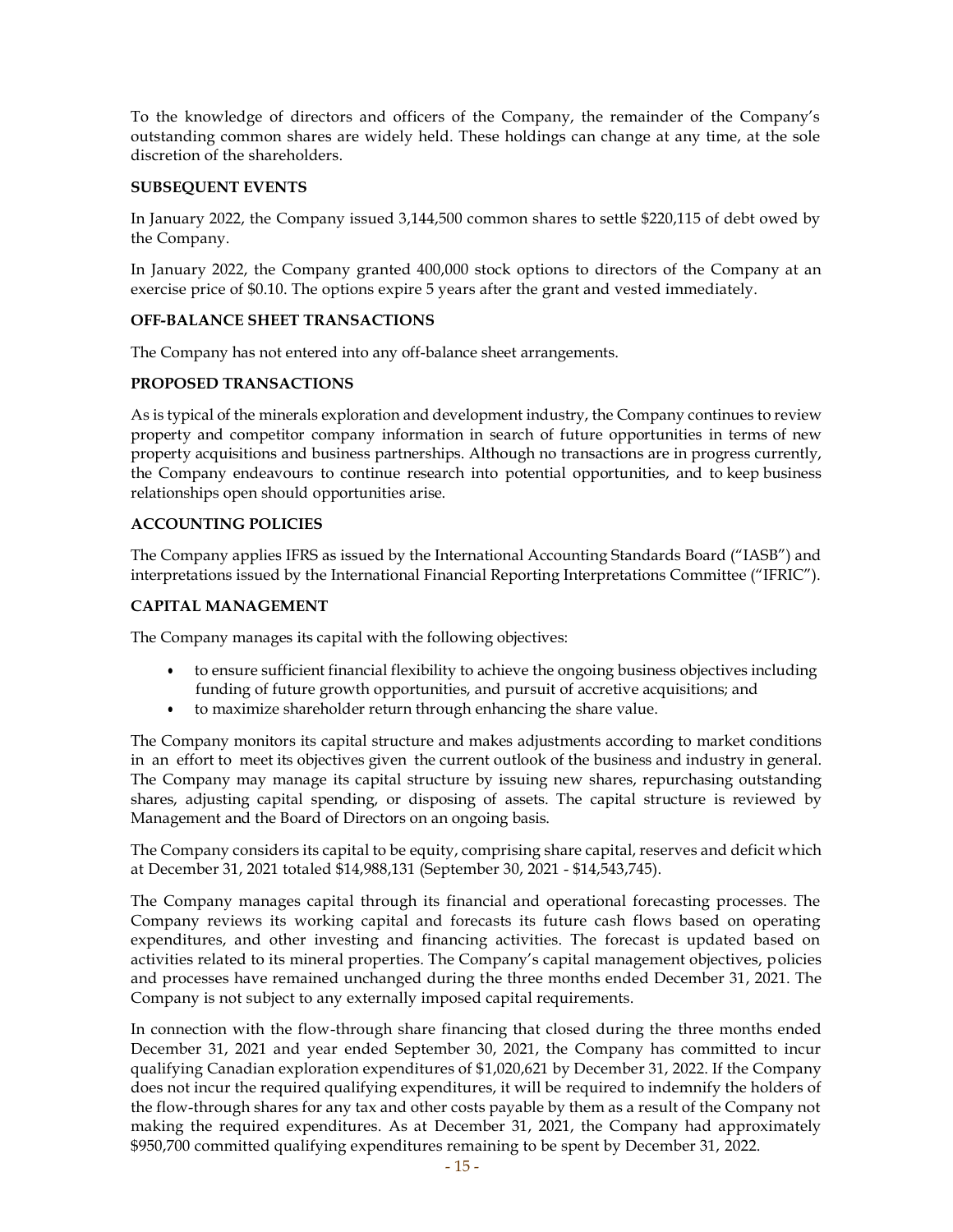# **ECONOMIC CONDITIONS**

Due to the worldwide COVID-19 pandemic, material uncertainties may arise that could influence management's going concern assumption. Management cannot accurately predict the future impact COVID-19 may have on:

- Global gold prices;
- Demand for gold and the ability to explore for gold;
- The severity and the length of potential measures taken by governments to manage the spread of the virus, and their effect on labour availability and supply lines;
- Availability of government supplies, such as water and electricity;
- Purchasing power of the Canadian dollar; and
- Ability to obtain funding.

At the date of this MD&A, the Canadian federal government and the provincial government of Ontario have not introduced measures that have directly impeded the operational activities of the Company. Management believes the current situation has not impacted management's going concern assumption. However, it is not possible to reliably estimate the length and severity of these developments and the impact on the financial results and condition of the Company in future periods.

### **DISCLOSURE OF INTERNAL CONTROLS**

Management has established processes to provide it with sufficient knowledge to support representations that it has exercised reasonable diligence to ensure that (i) the unaudited condensed interim financial statements do not contain any untrue statement of material fact or omit to state a material fact required to be stated or that is necessary to make a statement not misleading in light of the circumstances under which it is made, as of the date of and for the periods presented by the unaudited condensed interim financial statements, and (ii) the unaudited condensed interim financial statements fairly present in all material respects the financial condition, results of operations and cash flow of the Company, as of the date of and for the periods presented.

In contrast to the certificate required for non-venture issuers under National Instrument 52-109, Certification of Disclosure in Issuers' Annual and Interim Filings ("NI 52-109"), the Venture Issuer Basic Certificate does not include representations relating to the establishment and maintenance of disclosure controls and procedures ("DC&P") and internal control over financial reporting ("ICFR"), as defined in NI 52-109. In particular, the certifying officers filing the certificate are not making any representations relating to the establishment and maintenance of:

- (i) controls and other procedures designed to provide reasonable assurance that information required to be disclosed by the issuer in its annual filings, interim filings or other reports filed or submitted under securities legislation is recorded, processed, summarized and reported within the time periods specified in securities legislation; and
- (ii) a process to provide reasonable assurance regarding the reliability of financial reporting and the preparation of financial statements for external purposes in accordance with the IFRS.

The Company's certifying officers are responsible for ensuring that processes are in place to provide them with sufficient knowledge to support the representations they are making in the certificate. Investors should be aware that inherent limitations on the ability of certifying officers of a venture issuer to design and implement on a cost effective basis DC&P and ICFR as defined in NI 52-109 may result in additional risks to the quality, reliability, transparency and timeliness of interim and annual filings and other reports provided under securities legislation.